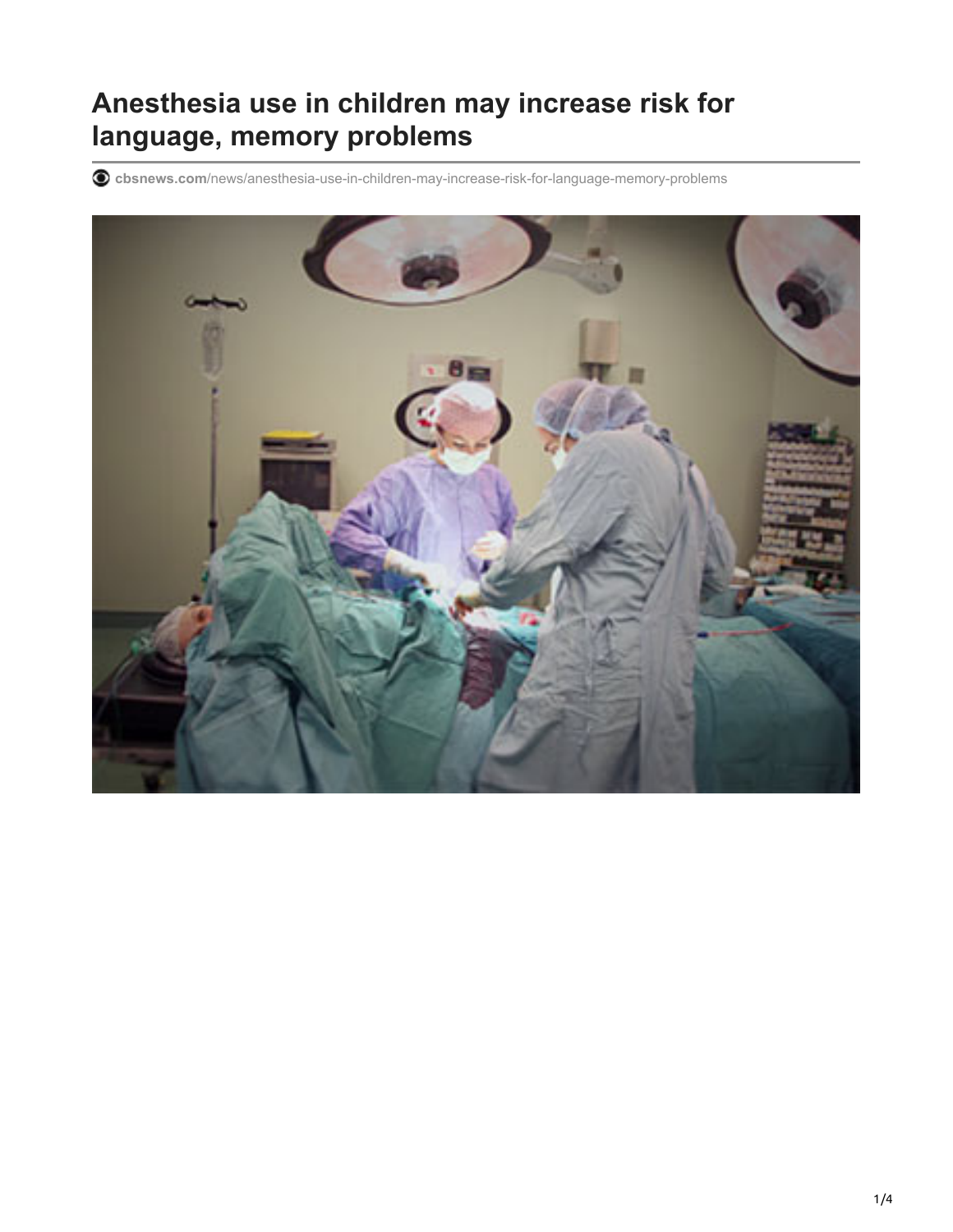

istockphoto

(CBS News) Even one incidence of being put under anesthesia as a child may increase risk for language and memory problems in children, according to a new study.

Researchers discovered that Australian children who had gone under general anesthesia before the age of 3 were 87 percent more likely to have language disabilities at the age of 10.

"At this point there is not enough evidence to show a causal link between anesthesia and deficits," lead researcher Dr. Caleb Ing, an anesthesiologist at Columbia University, told [TIME](http://healthland.time.com/2012/08/20/study-shows-anesthesia-may-lead-to-language-deficits-in-children/). "It's concerning in the sense that we should continue to pursue research to answer this question. I don't think we should change our practice; we still need to do a lot more research before causing too much alarm."

The research team looked at 2,868 children born between 1989 and 1992 in Australia. Out of the group, 321 children had medical procedures done that required general anesthesia before they were 3.

The doctors tested the children using direct neuropsychological tests. Factors that were known to stunt brain development unrelated to anesthesia use, such as low birth weight, the mother's education and household income, were factored out. The standardized tests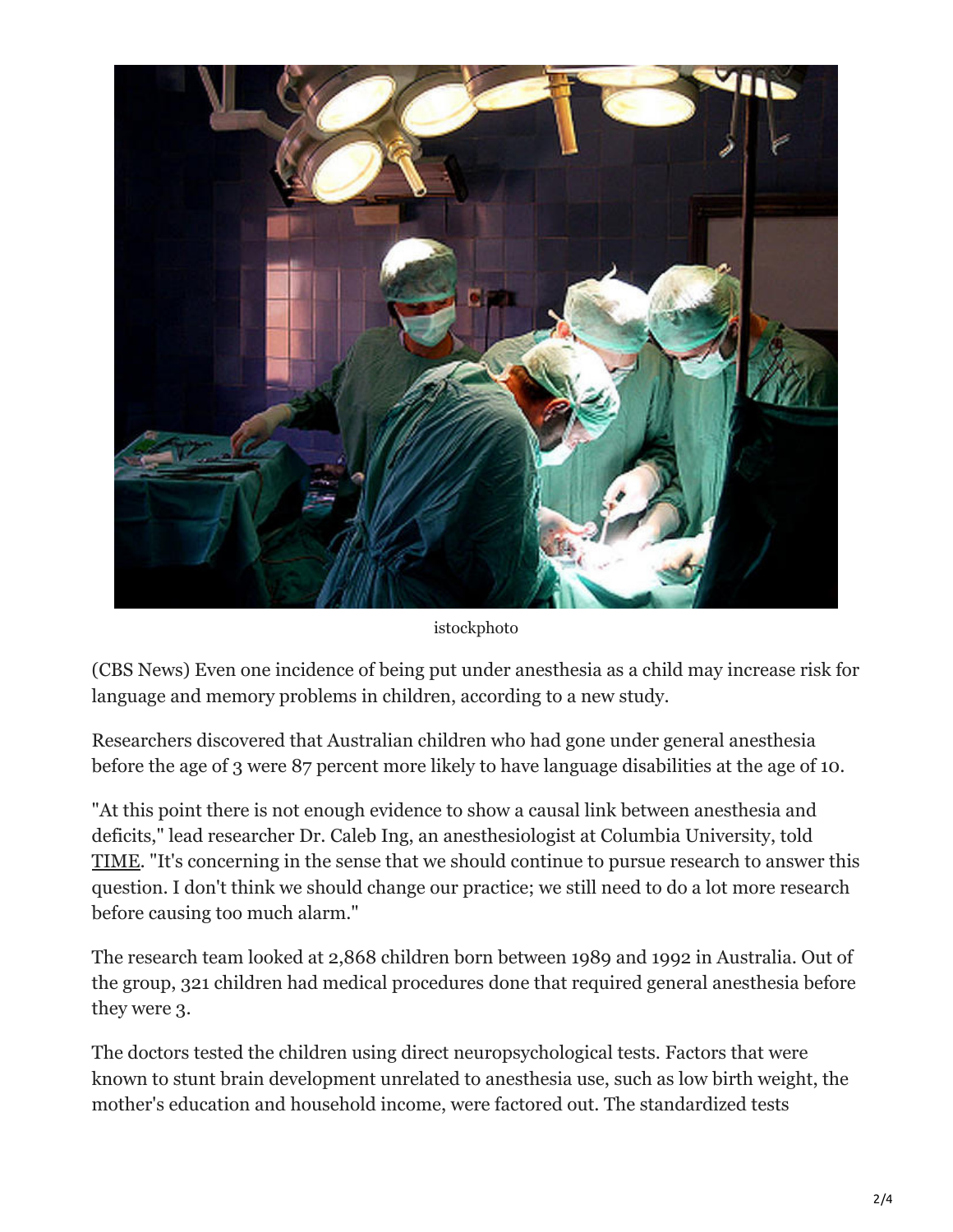analyzed how well the kids could learn, think, remember, reason and use language. Researchers also asked subject's parents about any behavior problems, including depression or aggression.

The group that was given anesthesia at a young age were more likely to have learning problems than the other group. In addition to the increased chance of language difficulties, there was a 73 percent chance that the children would have problems with abstract reasoning by the age of 10. About 70 percent were more likely to have cognitive problems. The more times the child went under anesthesia, the higher the chance they had problems. However, doctors did not find a link between behavioral or attention problems and anesthesia use unlike previous studies.

The doctors did not have access to the children's medical records, so they could not tell which kind of anesthesia was used and for how long. One of the most commonly used drugs for kids in that age group, halothane, is no longer used, but drugs that are currently being administered work in a similar manner.

Dr. Randall Flick, a pediatric anesthesiologist at the Mayo Clinic in Rochester, Minn., told [WebMD](http://www.webmd.com/parenting/baby/news/20120820/anesthesia-may-harm-childrens-brains?page=2) that the use of anesthetic drugs on children is concerning. Even something as common as nitrous oxide, which is used in dental procedures, should raise some red flags.

"Nitrous oxide has its own set of problems in addition to neurotoxicity. Most people in pediatric anesthesia are getting away from using nitrous oxide for any reason," he explained.

He did caution though that while the study is sound, people shouldn't jump to conclusions. For example, the need for a procedure that requires anesthesia may be the indicating factor instead of the drugs themselves, Flick explained.

Dr. Cheryl Gooden, a pediatric anesthesiologist at Mount Sinai School of Medicine in New York City, added to [HealthDay](http://health.usnews.com/health-news/news/articles/2012/08/20/anesthesia-before-age-3-may-raise-risk-of-learning-delays-study) that parents are never really cautioned about learning problems as children being a potential side effect from general anesthesia. But, she also pointed out that this study doesn't necessarily mean that it should be part of the conversation because the research is still inconclusive.

"This study still leaves a lot of unanswered questions," Gooden said. "We still have to prove that the anesthetic exposure is the potential or only causative agent leading to these neurodevelopmental problems. The evidence isn't there yet."

Ing said that just because this study may show increased risk does not mean they should avoid necessary surgical or diagnostic procedures.

"There are risks associated with avoiding or delaying procedures," Ing told HealthDay. "Talk to the surgeon and pediatrician to see if it is best to proceed. If your child needs surgery involving general anesthesia, it is best to choose an anesthesiologist who routinely treats children."